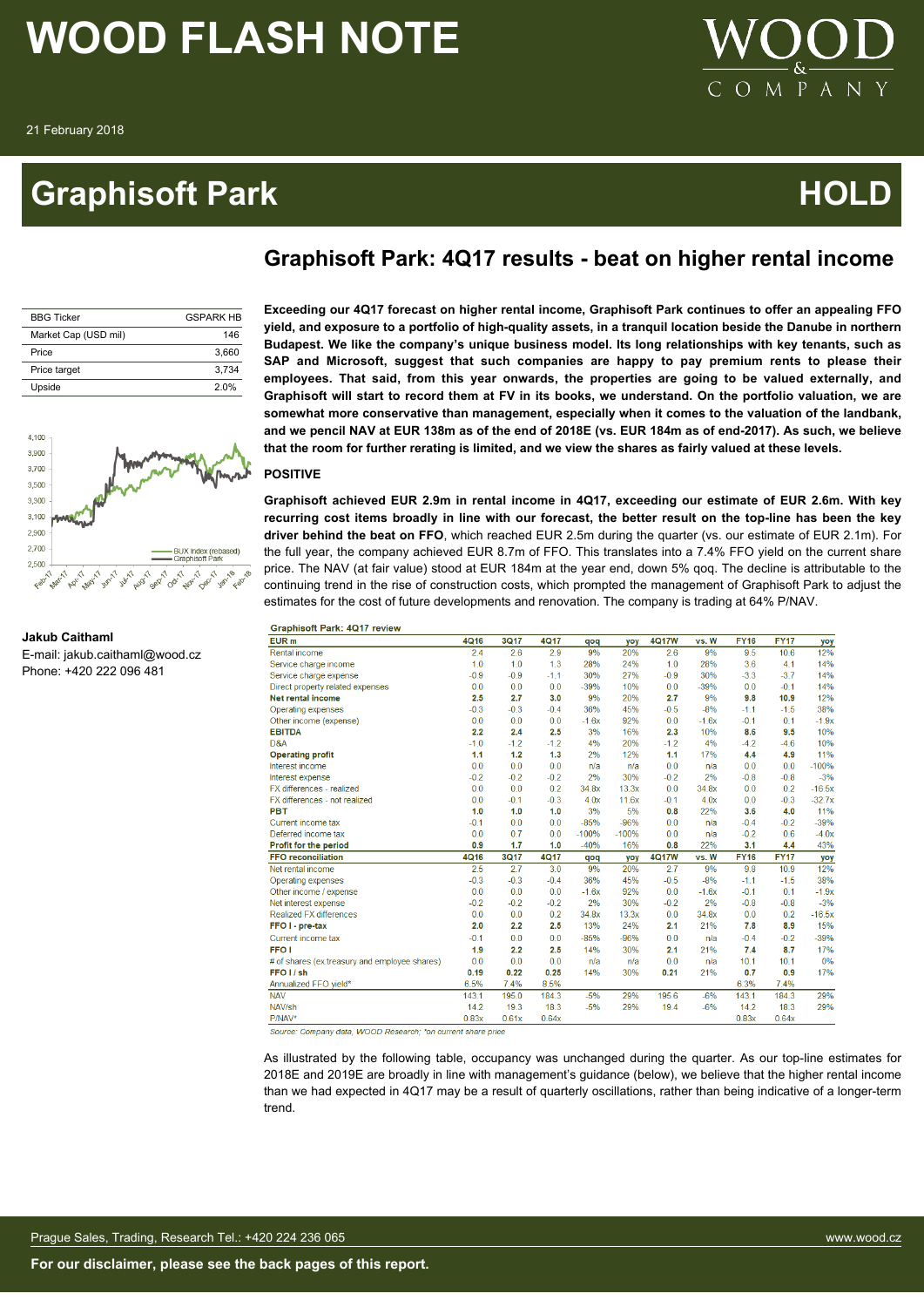

|                           | 4Q15   | <b>1Q16</b> | 2Q16   | <b>3Q16</b> | 4Q16   | 1017   | <b>2Q17</b> | <b>3Q17</b> | 4Q17   |
|---------------------------|--------|-------------|--------|-------------|--------|--------|-------------|-------------|--------|
| Occupancy                 | 98%    | 100%        | 100%   | 100%        | 100%   | 100%   | 99%         | 99%         | 99%    |
| Area (sqm)                | 53.000 | 53.000      | 53,000 | 53,000      | 53,000 | 58.500 | 58.500      | 61.000      | 61,000 |
| Rental income per (EUR m) | 2.34   | 2.40        | 2.39   | 2.36        | 2.36   | 2.47   | 2.65        | 2.63        | 2.87   |
| Monthly rents (EUR/sqm)   | 15.0   | 15.1        | 15.0   | 14.9        | 14.8   | 14.1   | 15.3        | 14.5        | 15.8   |

**Management has published its forecasts for the years 2018E and 2019E.** In the following table, we compare our forecasts with those of the management. With the top-line broadly in line with the management's estimates, we differ mostly on the cost lines, as we are more conservative on operating and, to a lesser extent, financing expenses. We have tried to be conservative on overheads, to reflect the broader backdrop of wage pressure that we see in Hungary. That said, the overall difference between our own estimates and Graphisoft's is not large. The management's forecast implies FFO of c.EUR 10.5m in 2018E and EUR 11.8m in 2019E, exceeding our FFO forecast by 7% and 10%, respectively.

Management also highlighted that the financial statement including depreciation will be used for the calculation of dividends. That said, in order to comply with regulated real estate investment company (SZIT) status, Graphisoft Park will start to book its properties at FV from 2018E onwards (meaning that, instead of depreciation, there will be a revaluation line in the consolidated results).

#### Graphisoft Park: management guidance vs our forecast

| EUR <sub>m</sub>         | 2018G    | <b>2018W</b> | % diff | 2019G  | 2019W    | % diff |
|--------------------------|----------|--------------|--------|--------|----------|--------|
| Rental revenue           | 12.3     | 12.4         | $-1%$  | 13.8   | 13.5     | 2%     |
| Other income (net)       | 0.6      | 0.4          | 50%    | 0.4    | 0.4      | 0%     |
| Operating expense        | $-1.2$   | $-1.6$       | $-25%$ | $-1.3$ | $-1.7$   | $-24%$ |
| <b>EBITDA</b>            | 11.7     | 11.2         | 4%     | 12.9   | 12.2     | 6%     |
| Depreciation             | $-6.4$   | $-6.1$       | 5%     | $-7.4$ | $-6.4$   | 16%    |
| <b>Operating profit</b>  | 5.3      | 5.1          | 4%     | 5.4    | 5.8      | $-7%$  |
| Net interest expense     | $-1.2$   | $-1.4$       | $-14%$ | $-1.1$ | $-1.5$   | $-27%$ |
| <b>Profit before tax</b> | 4.1      | 3.8          | 8%     | 4.3    | 4.2      | 2%     |
| Income tax expense       | $\bf{0}$ | $\bf{0}$     | n/a    | 0      | $\bf{0}$ | n/a    |
| Net profit               | 4.1      | 3.8          | 8%     | 4.3    | 4.2      | 2%     |

Source: Company data, WOOD Research; \* G denotes the guidance of Graphisoft Park, W denotes WOOD's estimates

Graphisoft is trading at c.0.85x P/BV on our 2018E and 2019E estimates. The company offers 8.3% and 9.0% FFO yields on our 2018E and 2019E figures, the highest among its listed CEE real estate peers.

| CEE RE peer group overview |       |                |             |             |            |            |                  |                  |
|----------------------------|-------|----------------|-------------|-------------|------------|------------|------------------|------------------|
|                            | Price | <b>Mkt Cap</b> | <b>P/BV</b> | <b>P/BV</b> | Divi vield | Divi vield | <b>FFO</b> vield | <b>FFO</b> vield |
|                            | (LCU) | (EUR m)        | 18E         | <b>19E</b>  | <b>18E</b> | <b>19E</b> | <b>18E</b>       | <b>19E</b>       |
| <b>Graphisoft Park</b>     | 3,660 | 125            | 85%         | 84%         | 3.1%       | 2.7%       | 8.3%             | 9.0%             |
| Immofinanz                 | 1.9   | 2.162          | 73%         | 72%         | 3.2%       | 3.6%       | 3.9%             | 4.9%             |
| S Immo                     | 14.5  | 970            | 101%        | 96%         | 3.3%       | 3.7%       | 5.4%             | 6.0%             |
| <b>GTC</b>                 | 9.2   | 1.037          | 110%        | 105%        | 2.8%       | 4.1%       | 5.4%             | 6.8%             |
| CA Immo                    | 23.6  | 2.330          | 92%         | 88%         | 3.6%       | 4.0%       | 5.3%             | 5.7%             |
| Atrium                     | 4.1   | 1.546          | 78%         | 76%         | 7.4%       | 7.0%       | 7.9%             | 8.2%             |
| CEE peer group average     |       |                | 90%         | 87%         | 3.9%       | 4.2%       | 6.0%             | 6.8%             |

Source: Bloomberg, Company data, WOOD Research

| Year  |                     | EBITDA Net profit FFOPS FFO yield Net debt/ |                     |       |        | Total debt/     | <b>P/BV</b> | <b>NAV</b> | <b>NAVPS</b> | <b>P/NAV</b> | Div yield |
|-------|---------------------|---------------------------------------------|---------------------|-------|--------|-----------------|-------------|------------|--------------|--------------|-----------|
|       | (EUR <sub>m</sub> ) | (EUR m)                                     | (EUR <sub>m</sub> ) | (EUR) | equity | standing assets |             | (EUR m)    | (EUR)        |              |           |
| 2014  | 77                  | 2.0                                         | 0.62                | 10.7% | 1.8x   | 25%             | 260%        | 116        | 11.5         | 0.50x        | 5.2%      |
| 2015  | 8.9                 | 3.0                                         | 0.73                | 9.8%  | 1.5x   | 23%             | 327%        | 116        | 11.6         | 0.64x        | 2.7%      |
| 2016  | 8.7                 | 3.2                                         | 0.75                | 7.9%  | 1.9x   | 24%             | 408%        | 143        | 14.2         | 0.67x        | 2.4%      |
| 2017  | 95                  | 44                                          | 0.86                | 7.3%  | 2.3x   | 26%             | 459%        | 184        | 18.3         | 0.65x        | 3.2%      |
| 2018E | 11.2                | 3.6                                         | 0.97                | 8.2%  | 0.5x   | 32%             | 86%         | 138        | 13.7         | 0.86x        | 2.7%      |
| 2019E | 12.2                | 4.2                                         | 1.06                | 8.9%  | 0.5x   | 31%             | 84%         | 142        | 14.0         | 0.84x        | 3.2%      |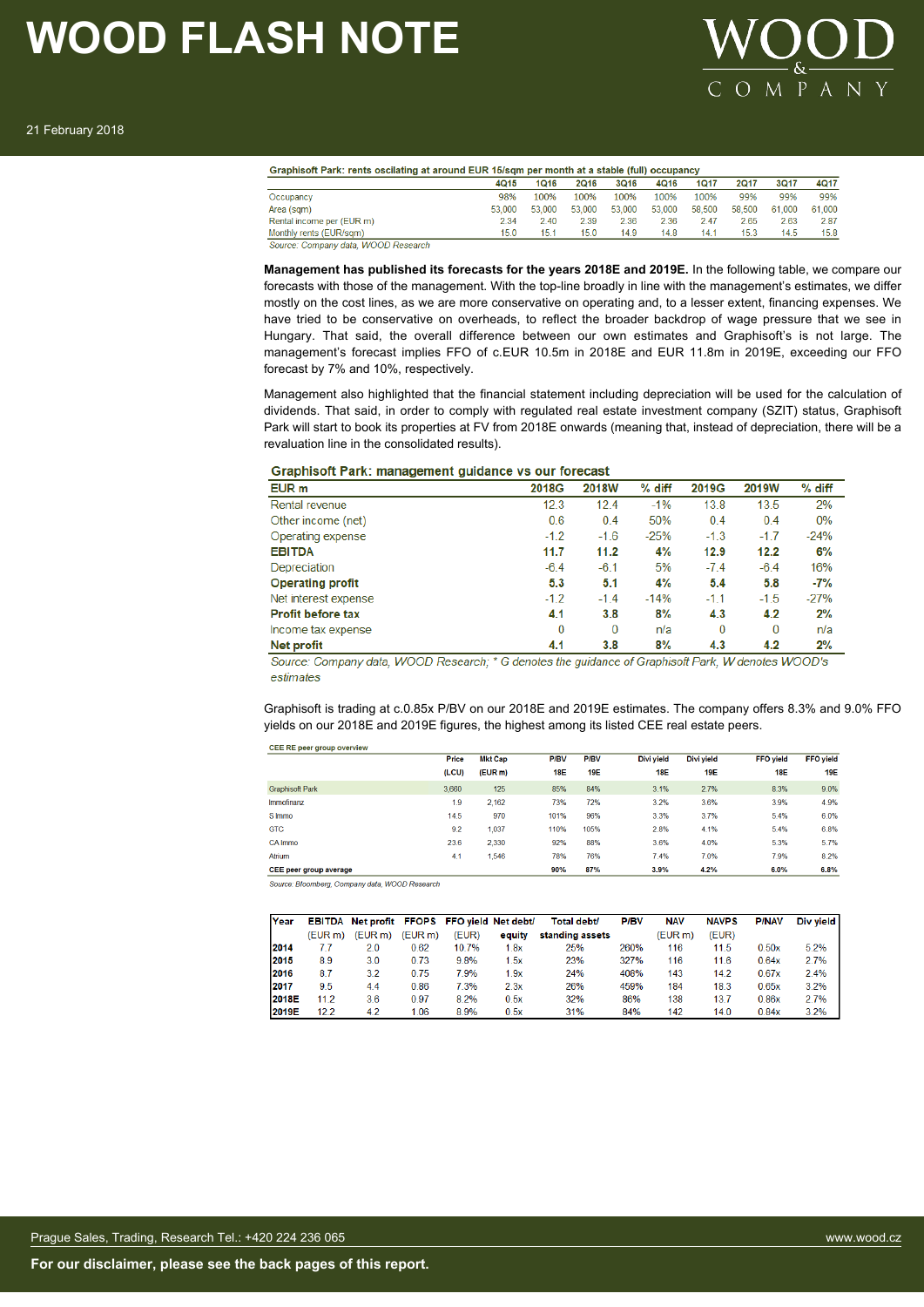

### **Compulsorily applicable legal and other declarations (disclaimers)**

This research/commentary was prepared by the assignment of Budapest Stock Exchange Ltd. (registered seat: 1054 Budapest, Szabadsag ter 7. Platina torony I. ep. IV. emelet; company registration number: 01-10-044764, hereinafter: BSE) under the agreement which was concluded by and between BSE and WOOD & Company Financial Services, a.s. (registered seat: namesti Republiky 1079/1a, 110 00 Praha 1, Czech Republic; company registration number: 265 03 808, hereinafter: Investment Service Provider)

BSE shall not be liable for the content of this research/commentary, especially for the accuracy and completeness of the information therein and for the forecasts and conclusions; the Service Provider shall be solely liable for these. The Service Provider is entitled to all copyrights regarding this research/commentary however BSE is entitled to use and advertise/spread it but BSE shall not modify its content.

This research/commentary shall not be qualified as investment advice specified in Point 9 Section 4 (2) of Act No. CXXXVIII of 2007 on Investment Firms and Commodity Dealers and on the Regulations Governing their Activities. Furthermore, this document shall not be qualified as an offer or call to tenders for the purchase, sale or hold of the financial instrument(s) concerned by the research/commentary.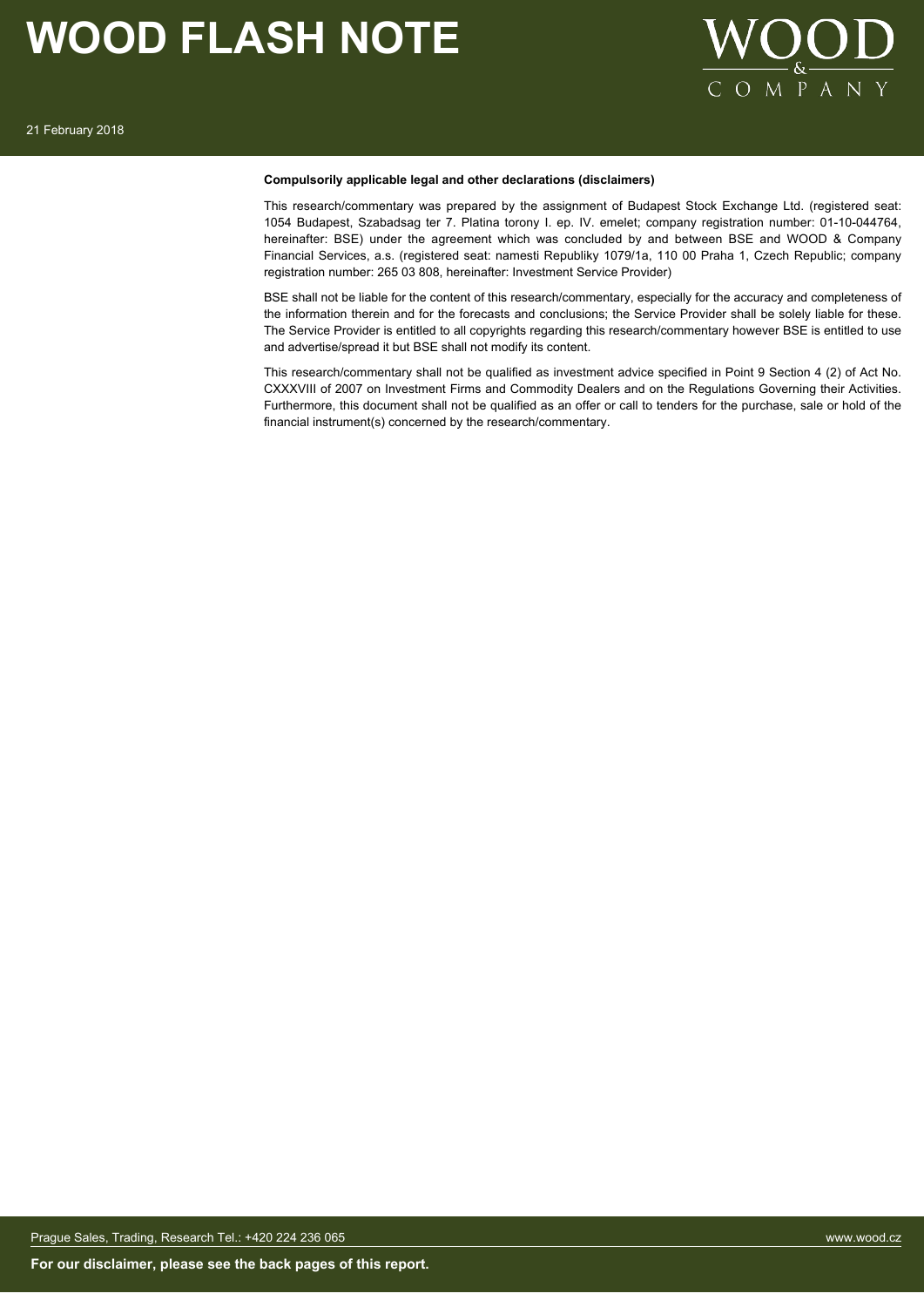

21 February 2018

# **DISCLAIMER**

### **Important Disclosures**

This investment research is published by Wood & Company Financial Services, a.s. ("Wood & Co") and/or one of its branches who are are authorised and regulated by the CNB as Home State regulator and in Poland by the KNF, in Slovakia by the NBS, in Italy by the CONSOB and in the UK by the FCA as Host State regulators

| Wood's rating and PT history for Graphisoft Park SE |                              |                     |                  |  |  |  |  |
|-----------------------------------------------------|------------------------------|---------------------|------------------|--|--|--|--|
| Rating                                              |                              | <b>Price target</b> |                  |  |  |  |  |
| 15/12/2017                                          | HOLD - intiation of coverage | 15/12/2017          | <b>HUF 3.734</b> |  |  |  |  |

#### **Explanation of Ratings**

**BUY:** The stock is expected to generate total returns of over 15% during the next 12 months as measured by the target price.

**HOLD:** The stock is expected to generate total returns of 0-15% during the next 12 months as measured by the target price.

**SELL:** The stock is expected to generate a negative total return during the next 12 months as measured by the target price.

RESTRICTED: Financial forecasts, and/or a rating and/or a target price is restricted from disclosure owing to Compliance or other regulatory/legal considerations such as a blackout period or a conflict of interest.

**NOT RATED:** Suspension of rating after 30 consecutive weekdays where the current price vis-a-vis the target price has been out of the range dictated by the current BUY/HOLD/SELL rating.

**COVERAGE IN TRANSITION:** Due to changes in the Research team, the disclosure of a stock's rating and/or target price and/or financial information are temporarily suspended.

#### **Equity Research Ratings (as of 21 February 2018)**

|                                 | Buv | Hold                     | Sell  | <b>Restricted</b> | Not rated | Coverage in transition |
|---------------------------------|-----|--------------------------|-------|-------------------|-----------|------------------------|
| <b>Equity Research Coverage</b> | 46% | 46%                      |       | IN.A              | N.A       | 10/<br>1/0             |
| <b>IB Clients</b>               |     | $\Delta$ $\Omega$<br>1 % | IN.A. | IN.A.             | IN.A      | N.A.                   |

#### **Securities Prices**

Prices are taken as of the previous day's close on the home market unless otherwise stated.

#### **Valuation & Risks**

Analysis of specific risks to set stock target prices highlighted in our investment case(s) are outlined throughout the report. For details of methodologies used to determine our price targets and risks related to the achi of the targets referred to in the main body of the report or at http://www.wood.cz in the Corporate Governance section.

Users should assume that the investment risks and valuation methodology in Daily news or flash notes not changing our estimates or ratings is as set out in the most recent substantive research note on that subject company and can be found on our website at [www.wood.com](https://research.wood.cz)

#### **Wood Research Disclosures (as of 21 February 2018)**

| Company                         | <b>Disclosures</b> |
|---------------------------------|--------------------|
| Alior Bank                      | 5                  |
| AmRest                          | 5                  |
| Astarta                         | $\,$ 5 $\,$        |
| AT&S                            | 5                  |
| Bogdanka                        | 5                  |
| <b>BRD</b>                      | 5                  |
| <b>Bucharest Stock Exchange</b> | $\,$ 5 $\,$        |
| <b>BZ WBK</b>                   | 5                  |
| CA Immo                         | $\,$ 5 $\,$        |
| ccc                             | $\,$ 5 $\,$        |
| CD Projekt                      | $\,$ 5 $\,$        |
| CETV                            | $\,$ 5 $\,$        |
| CEZ                             | $\sqrt{5}$         |
| Ciech                           | $\,$ 5 $\,$        |
| Conpet                          | $\overline{1}$     |
| Cyfrowy Polsat                  | $\,$ 5 $\,$        |
| Dino                            | $\,$ 5 $\,$        |
| DO&CO                           | 1, 5               |
| Electrica                       | $\,$ 5 $\,$        |
| Enea                            | $\,$ 5 $\,$        |
| Energa                          | $\,$ 5 $\,$        |
| Erste Group Bank                | 5                  |
| Eurocash                        | $\sqrt{5}$         |
| Fortuna                         | 5                  |
| S.C. Fondul Proprietatea S.A.   | 1, 4, 5            |
|                                 |                    |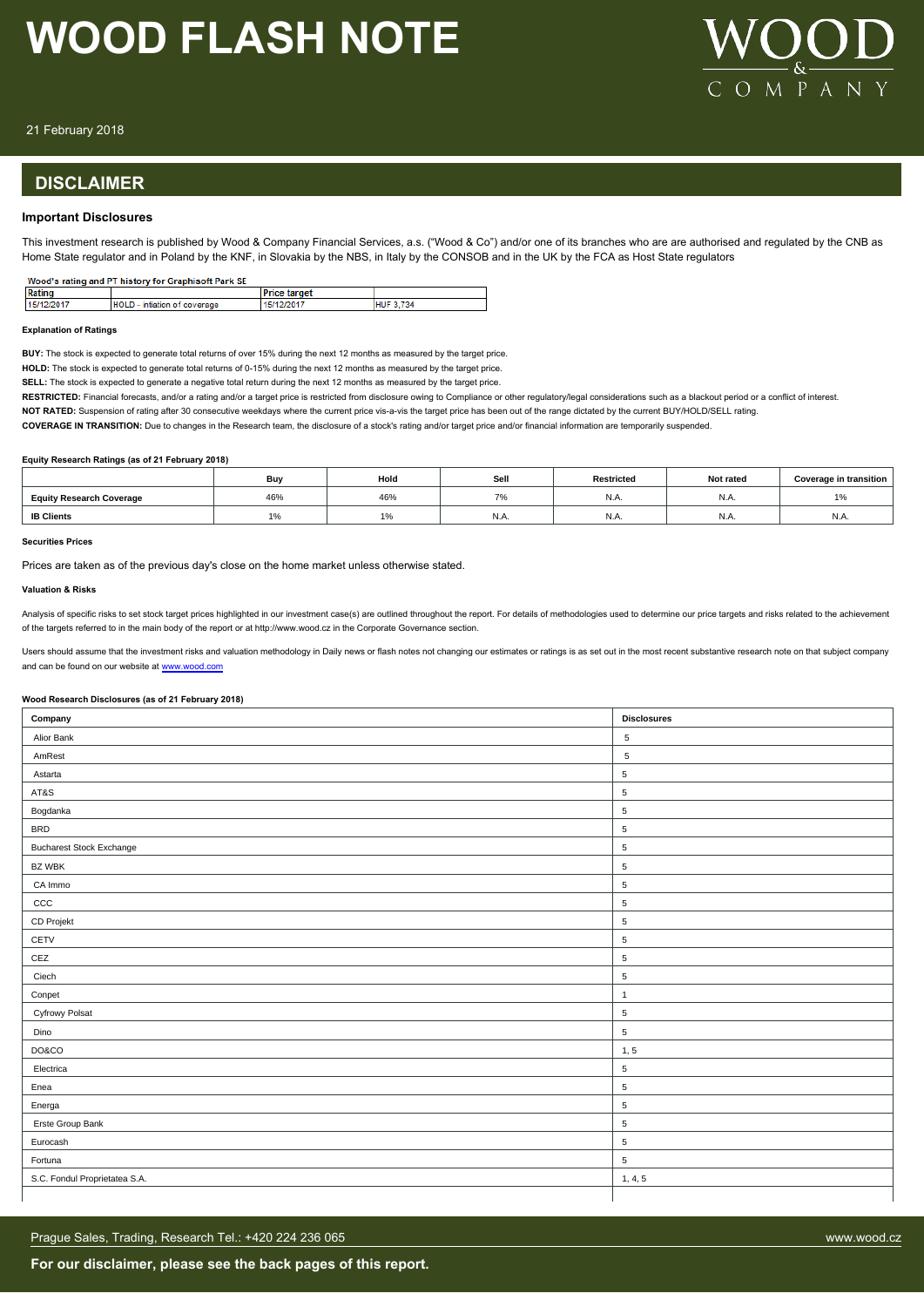

### 21 February 2018

| Getin Noble Bank                  | $\sqrt{5}$     |
|-----------------------------------|----------------|
| GTC                               | $\overline{5}$ |
| Handlowy                          | $\,$ 5 $\,$    |
| <b>ING BSK</b>                    | $\,$ 5 $\,$    |
| Immofinanz                        | $\sqrt{5}$     |
| IPF                               | $\sqrt{5}$     |
| <b>ITG</b>                        | 1, 3           |
| <b>JSW</b>                        | $\,$ 5 $\,$    |
| Kernel                            | $\sqrt{5}$     |
| KGHM                              | $\sqrt{5}$     |
| Komercni                          | $\sqrt{5}$     |
| Kruk                              | $\overline{5}$ |
| Lotos                             | $\,$ 5 $\,$    |
| LPP                               | $\sqrt{5}$     |
| mBank                             | $\sqrt{5}$     |
| MedLife                           | 1, 2, 3        |
| Millennium                        | $\,$ 5 $\,$    |
| <b>MOL</b>                        | $\sqrt{5}$     |
| MONETA Money Bank                 | 1, 2, 3, 5     |
| Netia                             | $\sqrt{5}$     |
| OMV                               | $\sqrt{5}$     |
| Orange PL                         | $\sqrt{5}$     |
| Pekao                             | $\sqrt{5}$     |
| PGE                               | $\,$ 5 $\,$    |
| Philip Morris                     | $\overline{5}$ |
| PKO BP                            | 1, 2, 3, 5     |
| PKN Orlen                         | $\sqrt{5}$     |
| PKP Cargo                         | $\sqrt{5}$     |
| PZU                               | $\sqrt{5}$     |
| $\ensuremath{\mathsf{RB}}\xspace$ | $\,$ 5 $\,$    |
| RC <sub>2</sub>                   | $\overline{4}$ |
| Romgaz                            | $\overline{5}$ |
| SIF <sub>2</sub>                  | $10\,$         |
| SNP - OMV Petrom                  | 3, 5           |
| O <sub>2</sub> CR                 | 1, 4, 5        |
| Banca Transilvania                | $\sqrt{5}$     |
| Transelectrica                    | $\sqrt{5}$     |
| Transgaz                          | 1, 5           |
| Unipetrol                         | $\,$ 5 $\,$    |
| WSE                               | $\mathbf{1}$   |
| Warimpex                          | 1, 5           |

#### **Description**

The company currently is, or in the past 12 months was, a client of Wood & Co or its affiliated companies for the provision of investment banking services.

2 In the past 12 months, Wood & Co or its affiliated companies have received compensation for Corporate Finance/Investment Banking services from this company.

3 In the past 12 months, Wood & Co or any of its affiliated companies have been lead manager, co-lead manager or co-manager of a public offering of the company's financial instruments.

- Wood & Co acts as corporate broker to this company and/or Wood & Co or any of its affiliated companies may have an agreement with the company relating to the provision of Corporate Finance/Investment Banking services.
- 5 Wood & Co or any of its affiliated companies is a market maker or liquidity provider in relation to securities issued by this company.
- 6 In the past 12 months, Wood & Co, its partners, affiliated companies, officers or directors, or any authoring analyst involved in the preparation of this investment research has provided services to the company for remuneration, other than normal course investment advisory or trade execution services.
- 7 Those persons identified as the author(s) of this investment research, or any individual involved in the preparation of this investment research, have purchased/received shares in the company prior to a public offering of those shares, and the price at which they were acquired along with the date of acquisition are disclosed above.
- 8 The authoring analyst, a member of the authoring analyst's household, or any individual directly involved in the preparation of this investment research has a direct ownership position in securities issued by this company.
- 9 A partner, director, officer, employee or agent of Wood & Co and its affiliated companies, or a member of his/her household, is an officer, or director, or serves as an advisor or board member of this company. 10 As of the month end immediately preceding the date of publication of this investment research Wood & Co or its affiliate companies, in the aggregate, beneficially owned 1% or more of any class of the total issued
- share capital or other common equity securities of the company or held a material non-equity financial interest in this company.
- 11 As of the month end immediately preceding the date of publication of this investment research the relevant company owned 1% or more of any class of the total issued share capital in Wood & Co or any of its affiliated companies.

12 Other specific disclosures as described above.

WOOD & Company announces that its affiliated company WOOD & Company Funds SICAV p.l.c (through its mutual funds) increased its stake in Pegas Nonwovens to 25.28%. Some entities of WOOD &

#### Prague Sales, Trading, Research Tel.: +420 224 236 065 www.wood.cz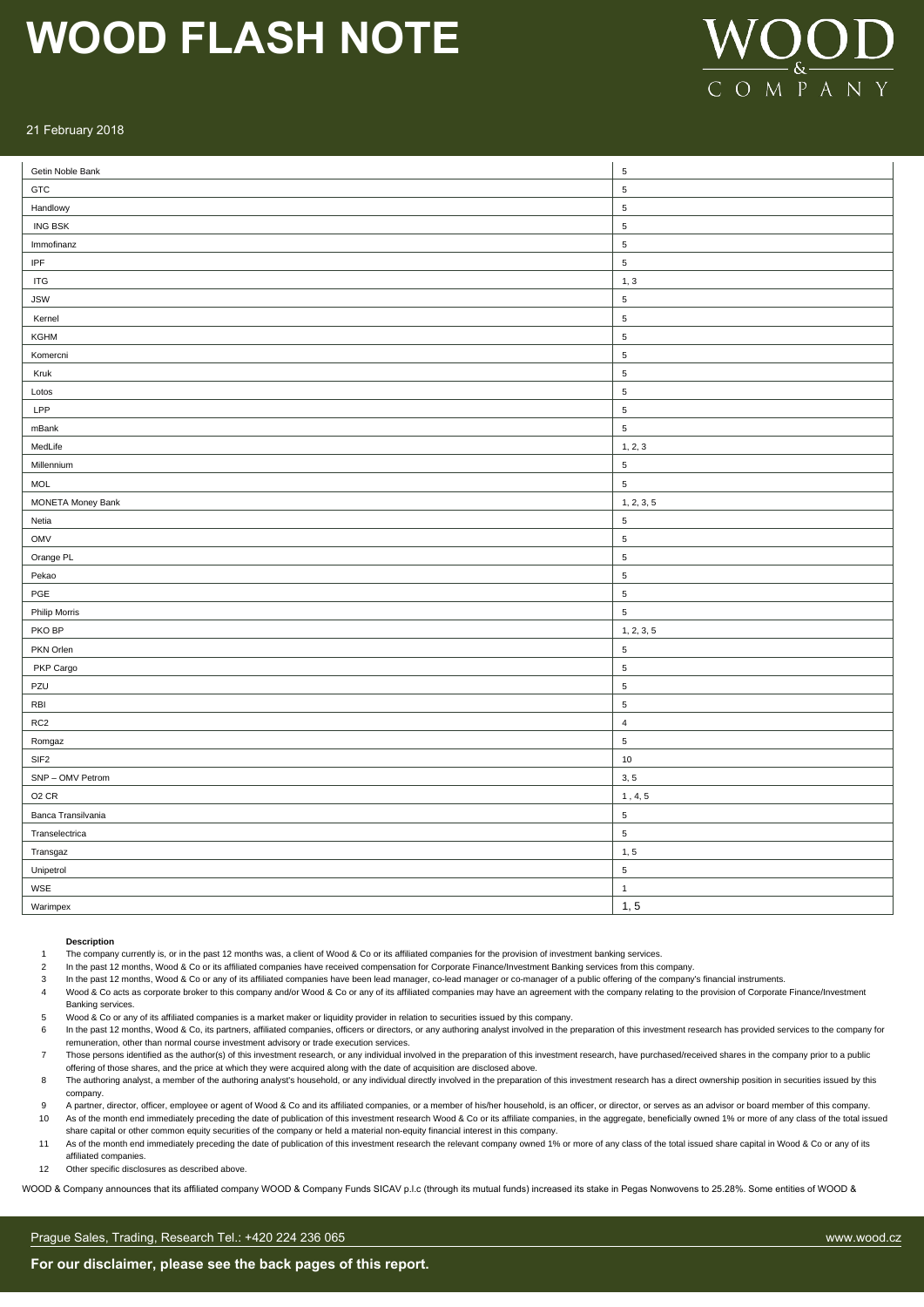

#### 21 February 2018

#### Company Group are investors of these mutual funds.

The authoring analysts who are responsible for the preparation of this investment research have received (or will receive) compensation based upon (among other factors) the Corporate Finance/Investment Banking revenues and general profits of Wood & Co. However, such authoring analysts have not received, and will not receive, compensation that is directly based upon or linked to one or more specific Corporate Finance/Investment Banking activities, or to recommendations contained in the investment research.

Wood & Co and its affiliated companies may have a Corporate Finance/Investment Banking or other relationship with the company that is the subject of this investment research and may trade in any of the designated investments mentioned herein either for their own account or the accounts of their customers, in good faith or in the normal course of market making. Accordingly, Wood & Co or their affiliat companies, principals or employees (other than the authoring analyst(s) who prepared this investment research) may at any time have a long or short position in any such designated investments, Related designated investments or in options, futures or other derivative instruments based thereon.

Wood & Co manages conflicts of interest arising as a result of preparation and publication of research through its use of internal databases, notifications by the relevant employees and Chinese Walls as monitored by Compliance. For further details see our website at www.wood.com in the Section Corporate Governance or via the link http://www.wood.com/research.html

The information contained in this investment research has been compiled by Wood & Co from sources believed to be reliable, but (with the exception of the information about Wood & Co) no representation or warranty, express or implied, is made by Wood & Co, its affiliated companies or any other person as to its fairness, accuracy, completeness or correctness. Wood & Co has not independently verified the facts, assumptions, and estimates contained herein. All estimates, opinions and other information contained in this investment research constitute Wood & Co's judgement as of the date of this investment research, are subject to change without notice and are provided in good faith but without legal responsibility or liability.

Wood & Co salespeople, traders, and other professionals may provide oral or written market commentary or trading strategies to our clients and our proprietary trading desk that reflect opinions that are contrary to the opinions expressed in this investment research. Wood & Co's affiliates, proprietary trading desk, and investing businesses may make investment decisions that are inconsistent with the recommendations or views expressed in this investment research.

This investment research is provided for information purposes only and does not constitute an offer or solicitation to buy or sell any designated investments discussed herein in any jurisdiction where such offer or solicitation would be prohibited. As a result, the designated investments discussed in this investment research may not be eligible for sale in some jurisdictions. This investment research is not, and under no circumstances should be construed as, a solicitation to act as a securities broker or dealer in any jurisdiction by any person or company that is not legally permitted to carry on the business of a securities broker or dealer in that jurisdiction. This material is prepared for general circulation to clients and does not have regard to the investment objectives, financial situation or particular needs of any particular person. Investors should obtain advice based on their own individual circumstances before making an investment decision. To the fullest extent permitted by law, none of Wood & Co, its affiliated companies or any other person accepts any liability whatsoever for any direct or consequential loss arising from or in connection with the use of this material.

#### **For United Kingdom or European Residents:**

This investment research is for persons who are Eligible Counterparties or Professional Clients only and is exempt from the general restrictions in section 21 of the Financial Services and Markets Act 2000 (or any analogous legislation) on the communication of invitations or inducements to engage in investment activity on the grounds that it is being distributed in the United Kingdom only to persons of a kind described in Article 19(5) (Investment Professionals) and 49(2) (High Net Worth companies, unincorporated associations etc) of the Financial Services and Markets Act 2000 (Financial Promotion) Order 2005 (as amended). It is not intended to be distributed or passed on, directly or indirectly, to any other class of persons. This material is not for distribution in the United Kingdom or Europe to retail clients, as defined under the rules of the Financial Conduct Authority.

#### **For United States Residents:**

This investment research distributed in the United States by WOOD&Co, and in certain instances by Brasil Plural Securities LLC ('Brasil Plural'), a U.S registered broker dealer, only to "major U.S. institutional investors", as defined under Rule 15a-6 promulgated under the US Securities Exchange Act of 1934, as amended, and as interpreted by the staff of the US Securities and Exchange Commission. This investment research is not intended for use by any person or entity that is not a major U.S institutional investor. If you have received a copy of this research and are not a major U.S institutional investor, you are instructed<br>not t outside the United States and are not associated persons or employees of any US registered broker-dealer. Therefore the analyst(s) are not be subject to Rule 2711 of the Financial Industry Regulatory Authority (FINRA) or to Regulation AC adopted by the U.S Securities and Exchange Commission (SEC) which among other things, restrict communications with a subject company, public appearances and personal trading in securities by a research analyst. Any major U.S Institutional investor wishing to effect transactions in any securities referred to herein or options thereon should do so by contacting a representative of Brasil Plural Securities LLC. Brasil Plural is a broker-dealer registered with the SEC and a member of FINRA and the Securities Investor Protection Corporation. Its address is 545 Madison Avenue, 8th Floor, New York, NY 10022 and its telephone number is 212-388-5613. WOOD&Co is not affiliated with Brasil Plural Securities LLC or any other U.S registered broker-dealer.